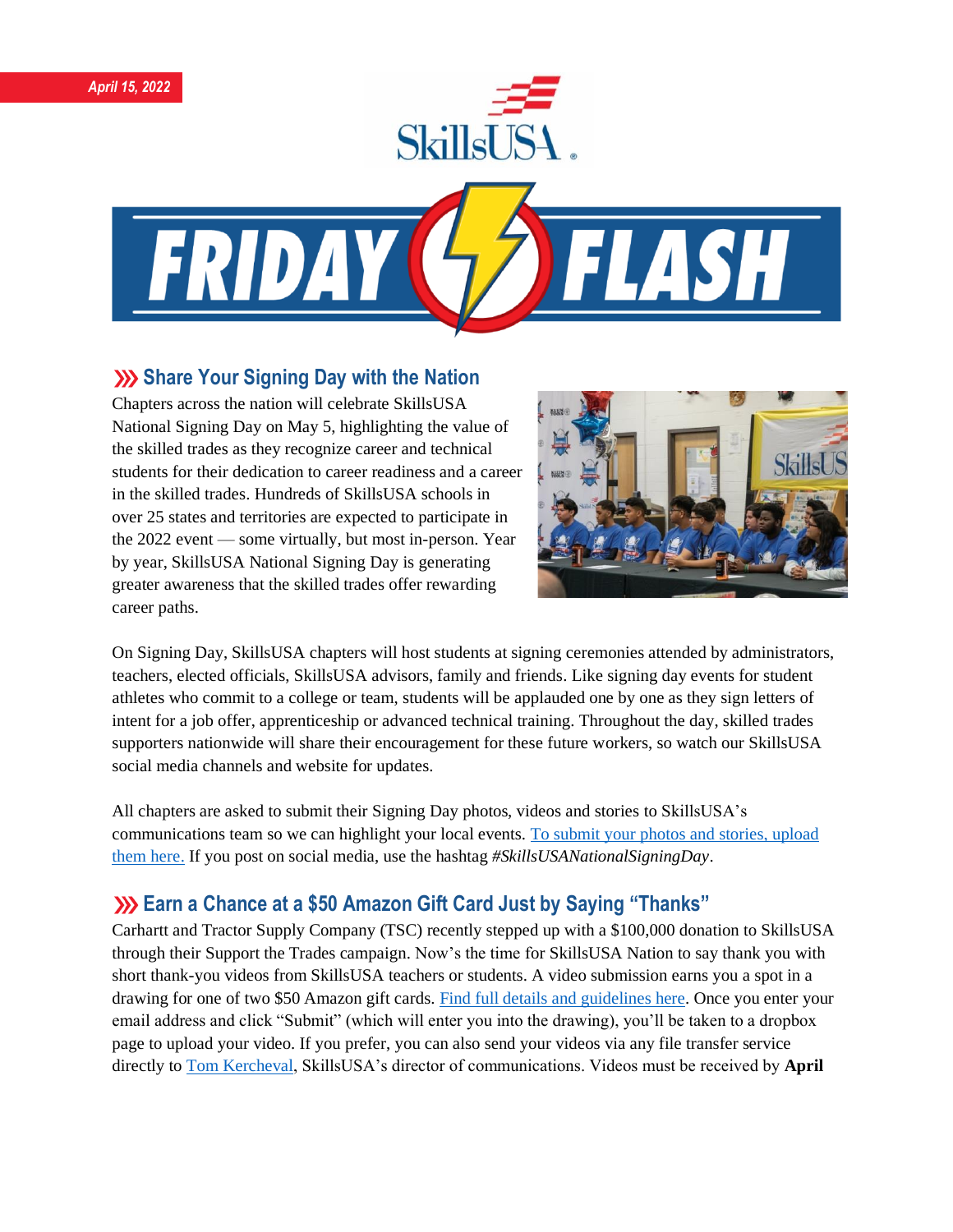**22,** and winners of the gift cards will be announced in early May. Thanks for helping us show these partners how much we appreciate their ongoing support!

### **EXAGO FINAL CALLY FOR MUSICAL TALENT TO PERFORM AT NUCLEAR FINAL CONTROVIDUAL ST**

[Apply here](https://skillsusa.wufoo.com/forms/r3mvb5155fzzs/) by **April 22** for the SkillsUSA Talent Program. Selected members will showcase their musical ability in front of more than 12,000 SkillsUSA participants from across the country during one of three high-energy arena sessions during the National Leadership & Skills Conference in Atlanta. They may also perform for smaller audiences during the conference.

Students or advisors will be offered complimentary conference registration if their sole purpose of attendance is to participate in the SkillsUSA Talent Program. SkillsUSA Championships contestants are eligible, but performance opportunities may be limited due to scheduling conflicts. Applicants must be current paid SkillsUSA members and must submit a video file performing a song of choice that demonstrates their musical ability. Individual or group performances are welcome. For questions, contact [Joey Baker.](mailto:jbaker@skillsusa.org)

## **XXX** Making a Presentation of Your Chapter's Successes at Your SLSC

After your students return from your State Leadership & Skills Conference (SLSC), we recommend you and your student(s) consider making a presentation to your local school board and/or administrator. A presentation allows these stakeholders to better understand SkillsUSA and the opportunities the organization provides to its members.

A sample presentation might share the SkillsUSA mission and statistics about the local occupational programs; how the student(s) prepared for the SLSC; highlights of the SLSC; and include photos and videos from the conference.

### **Celebrate Community Contributions During SkillsUSA's National Week of Service**

SkillsUSA is asking all chapters to conduct and promote a community service project during SkillsUSA's National Week of Service, May 8-14. This event helps commemorate the founding of SkillsUSA on May 8, 1965. Connect with SkillsUSA via social media by posting photos of your activities online. Chapter advisors or officers should email a brief description of their chapter events to Gayle Silvey at [gsilvey@skillsusa.org.](mailto:gsilvey@skillsusa.org) In return, we'll send a SkillsUSA logo gift item valued at \$15 to say thanks.

We encourage participants to publicize your projects locally. To locate media resources for your community, including contact information for area newspapers, [use our SkillsUSA Advocacy Site.](https://www.congressweb.com/susa#/media) On the site, click on "Media," enter your ZIP code, and choose up to six outlets at a time. Then, click on "Send a Message." To see the full contact information for each outlet, click on the name of the newspaper.

### **Upcoming Professional Development Opportunities**

Please join your fellow advisors on **May 6,** from 10 a.m. to 1 p.m. ET, for a great professional development opportunity. Through this event, SkillsUSA advisors can learn how to be intentional in their strategic planning by using the Association for Career and Technical Education (ACTE) High Quality Framework. This session will assist advisors in creating program goals for the coming year[. A PDF of the](https://www.skillsusa.org/wp-content/uploads/2021/12/Professional-Development-Offerings-SPRING-2022.pdf)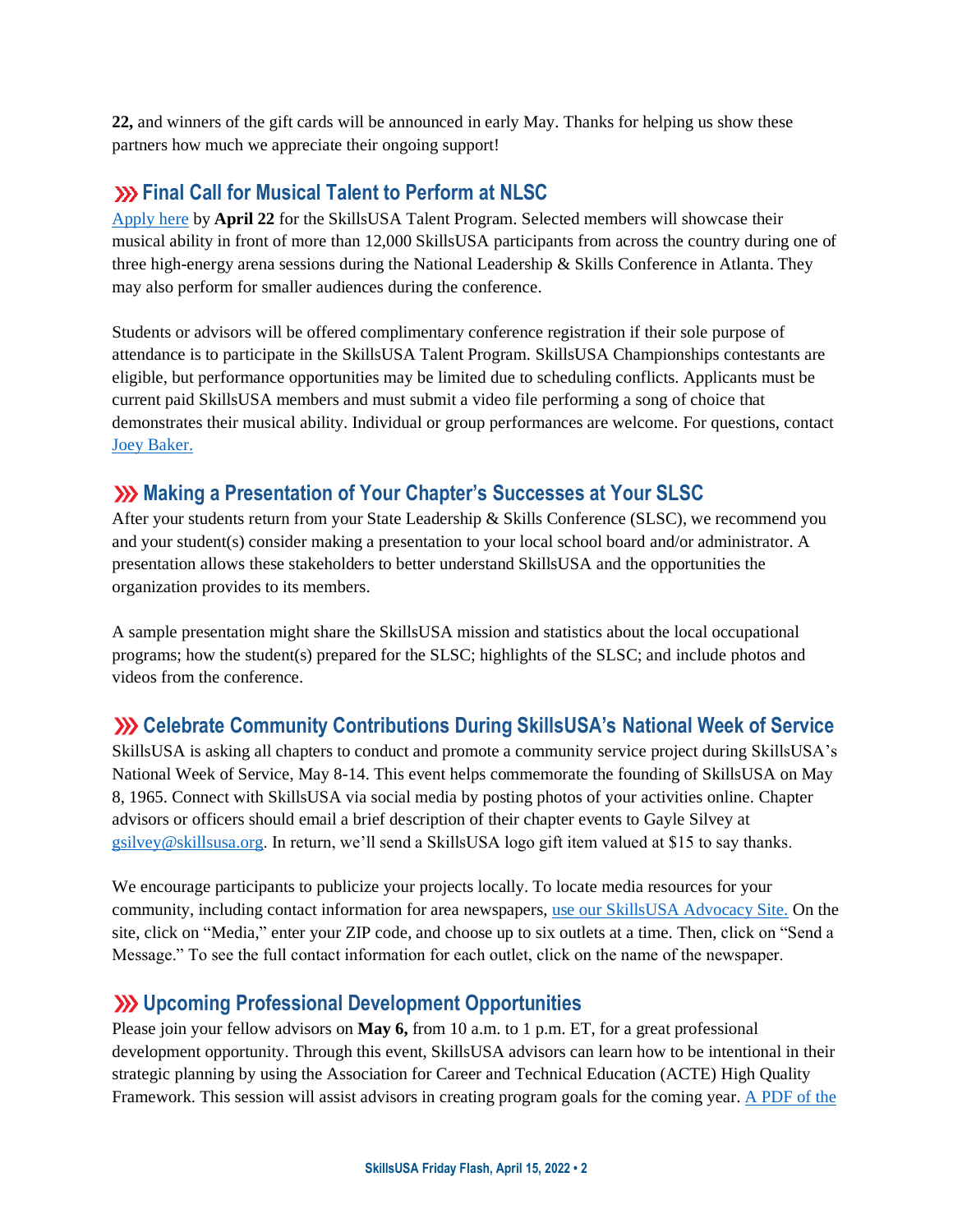[2022 Professional Development Opportunities is available here.](https://www.skillsusa.org/wp-content/uploads/2021/12/Professional-Development-Offerings-SPRING-2022.pdf) You can [register for these and more](https://absorb.skillsusa.org/#/public-dashboard)  [professional membership benefits here.](https://absorb.skillsusa.org/#/public-dashboard) Completion certificates are provided for each session. [Use this](https://docs.google.com/document/d/1d2EvwsmdelNzm-WK7pTGSokJTbWZXcFDOODai32SGzk/edit)  [Google Doc](https://docs.google.com/document/d/1d2EvwsmdelNzm-WK7pTGSokJTbWZXcFDOODai32SGzk/edit) to learn how to access your professional membership benefits online. For questions, contact [Karolina Belen.](mailto:kbelen@skillsusa.org)

# **Facilitating Cloud Technologies on SkillsUSA Technical Fridays**

Join us for SkillsUSA Technical Fridays, new industryled workshops that help teachers develop specific technical skills relevant to their career fields. On **April 29,** from 4-5 p.m. ET, the presenter is instructor and textbook author Jill West. Her session will focus on

preparing students to work in the cloud and bringing the cloud into the classroom. You'll also practice building servers in Amazon Web Services. Appropriate for all experience levels, and the cost is \$10. [Register here.](https://skillsusa.wufoo.com/forms/love-and-logic-and-technical-fridays-registration)

# **XX** The SkillsUSA Store National Signing Day Collection

SkillsUSA's National Signing Day will be held on May 5. Check out a [new collection of items dedicated to National](https://skillsusastore.org/products?s%5Bf%5D%5Bc%5D%5B%5D=%2FSkillsUSA+National+Signing+Day&s%5Bsort%5D=name_desc&s%5Bsort%5D=name_asc)  [Signing Day in the SkillsUSA Store.](https://skillsusastore.org/products?s%5Bf%5D%5Bc%5D%5B%5D=%2FSkillsUSA+National+Signing+Day&s%5Bsort%5D=name_desc&s%5Bsort%5D=name_asc) A new National Signing Day T-shirt will also be available soon. The T-shirt is 100% cotton in a fresh and fun light blue color. May 5 will be here before you know it!

# **XXX** Press Release Template for State Conference Participants

The [SkillsUSA Advocacy Site](https://www.congressweb.com/susa/#/) offers a press release template for state conference participants and others to share competition results with local media. Parents, instructors, students or anyone can send emails using the customizable template. For questions, email [Jane Short.](mailto:jshort@skillsusa.org)

# **Apply for Harbor Freight Tools for Schools Travel Scholarships**

SkillsUSA and Harbor Freight Tools for Schools are offering a new travel scholarship opportunity for SkillsUSA high school members in selected trades who are competing in the 2022 SkillsUSA Championships. Eligible members can apply to receive up to \$1,500 to assist in attending the 2022 National Leadership & Skills Conference (NLSC). Applications will be accepted through **May 20**. Recipients will be announced on May 25. More [information](https://skillsusa.wufoo.com/forms/rjr8ngm1s8mjnq) and the application are available here.

# **SkillsUSA Scholarships Open for Applications**

Several scholarships are open to benefit SkillsUSA students in pursuit of further education or certification in their chosen fields. Help spread the word about these opportunities:

• **Fine Homebuilding #KeepCraftAlive Scholarship**

Scholarships to SkillsUSA high school or college/postsecondary students continuing their education or certification programs in construction-related fields. *Deadline: May 30.*



 $S$ kills $\overline{I}$  $\overline{S}$ A